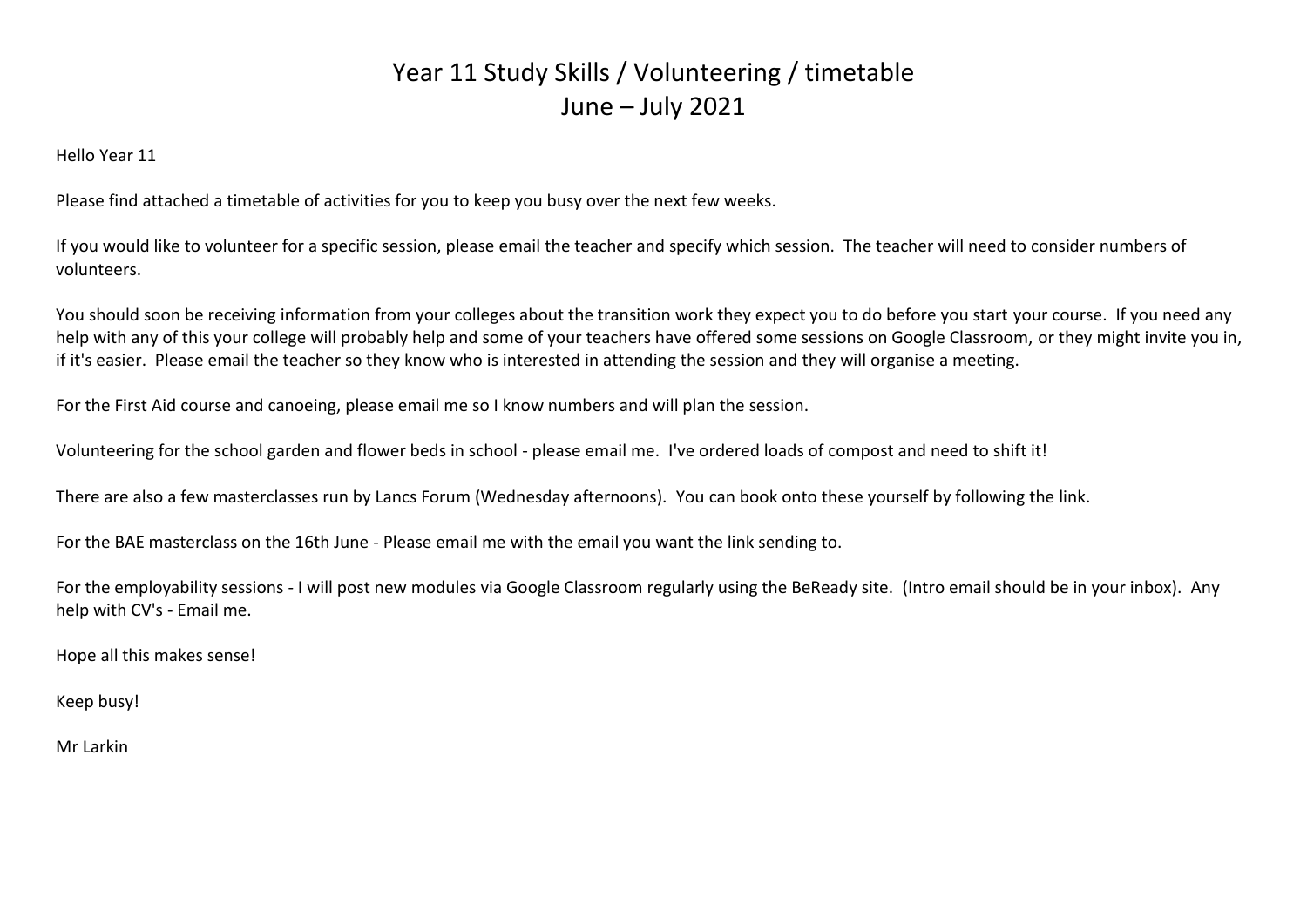|                        | Monday                                                                                                          | Tuesday                                                                              | Wednesday                                                                                                                                                                                                                                                                                                                                                                                                  | Thursday                                                                                                                                                                                                                                                                                                                                | Friday                                                                                                                                                                                                                                                   |
|------------------------|-----------------------------------------------------------------------------------------------------------------|--------------------------------------------------------------------------------------|------------------------------------------------------------------------------------------------------------------------------------------------------------------------------------------------------------------------------------------------------------------------------------------------------------------------------------------------------------------------------------------------------------|-----------------------------------------------------------------------------------------------------------------------------------------------------------------------------------------------------------------------------------------------------------------------------------------------------------------------------------------|----------------------------------------------------------------------------------------------------------------------------------------------------------------------------------------------------------------------------------------------------------|
|                        | June 14th                                                                                                       | June 15 <sup>th</sup>                                                                | June 16 <sup>th</sup>                                                                                                                                                                                                                                                                                                                                                                                      | June 17th                                                                                                                                                                                                                                                                                                                               | June 18th                                                                                                                                                                                                                                                |
| 9am-<br>11.10          | Year 7 PE volunteering<br>Please email<br>crigby@olsj.blackburn.sch.uk                                          | Year 8 PE volunteering<br>Please email<br>crigby@olsj.blackburn.sch.uk               |                                                                                                                                                                                                                                                                                                                                                                                                            | Year 7 PE volunteering<br>Please email<br>crigby@olsj.blackburn.sch.uk<br>Dance volunteering                                                                                                                                                                                                                                            |                                                                                                                                                                                                                                                          |
|                        |                                                                                                                 |                                                                                      |                                                                                                                                                                                                                                                                                                                                                                                                            | Please email<br>apreedy@olsj.blackburn.sch.uk                                                                                                                                                                                                                                                                                           |                                                                                                                                                                                                                                                          |
| $11.10$ am -<br>1.45pm | Employability workshop<br>See Google Classroom                                                                  | Year 7 PE volunteering<br>Please email<br>crigby@olsj.blackburn.sch.uk               | Peer mentoring in Year 7<br>Belmont<br>Please email<br>alarkin@olsj.blackburn.sch.u<br>$\underline{k}$                                                                                                                                                                                                                                                                                                     |                                                                                                                                                                                                                                                                                                                                         | Employability workshop<br>See Google Classroom<br>CVs                                                                                                                                                                                                    |
| 1.45pm-<br>3pm         | Maths transition workshop<br>On GC<br>To book please email<br>agonzalez@olsj.blackburn.sch.u<br>$\underline{k}$ | Art transition support<br>Please email<br>ccaldwell@olsj.blackburn.sch<br><u>.uk</u> | <b>Health &amp; Social Masterclass</b><br>Click link to book your place<br>(External - Opportunity to<br>talk to industry professionals)<br>Year 7 PE volunteering<br>Please email<br>crigby@olsj.blackburn.sch.uk<br>2pm - BAE Masterclass<br>Please email<br>alarkin@olsj.blackburn.sch.u<br>$\overline{\mathbf{k}}$<br>Science transition work<br>Please email to book<br>rtickle@olsj.blackburn.sch.uk | <b>Health &amp; Social Masterclass</b><br>Clink link to book your place<br>(External - Opportunity to talk<br>to industry professionals)<br>Maths Year 7 Peer Mentoring<br>Please email<br>agonzalez@olsj.blackburn.sch.u<br><u>k</u><br>Music transition and peer<br>mentoring<br>Please email<br>rmemmory@olsj.blackburn.sch.<br>$uk$ | School grounds landscaping.<br>Help with maintaining the school<br>grounds<br>Please email<br>alarkin@olsj.blackburn.sch.uk<br>Health & Social / Early Years<br><b>Help with Transition Work</b><br>Please email to book<br>kbarry@olsj.blackburn.sch.uk |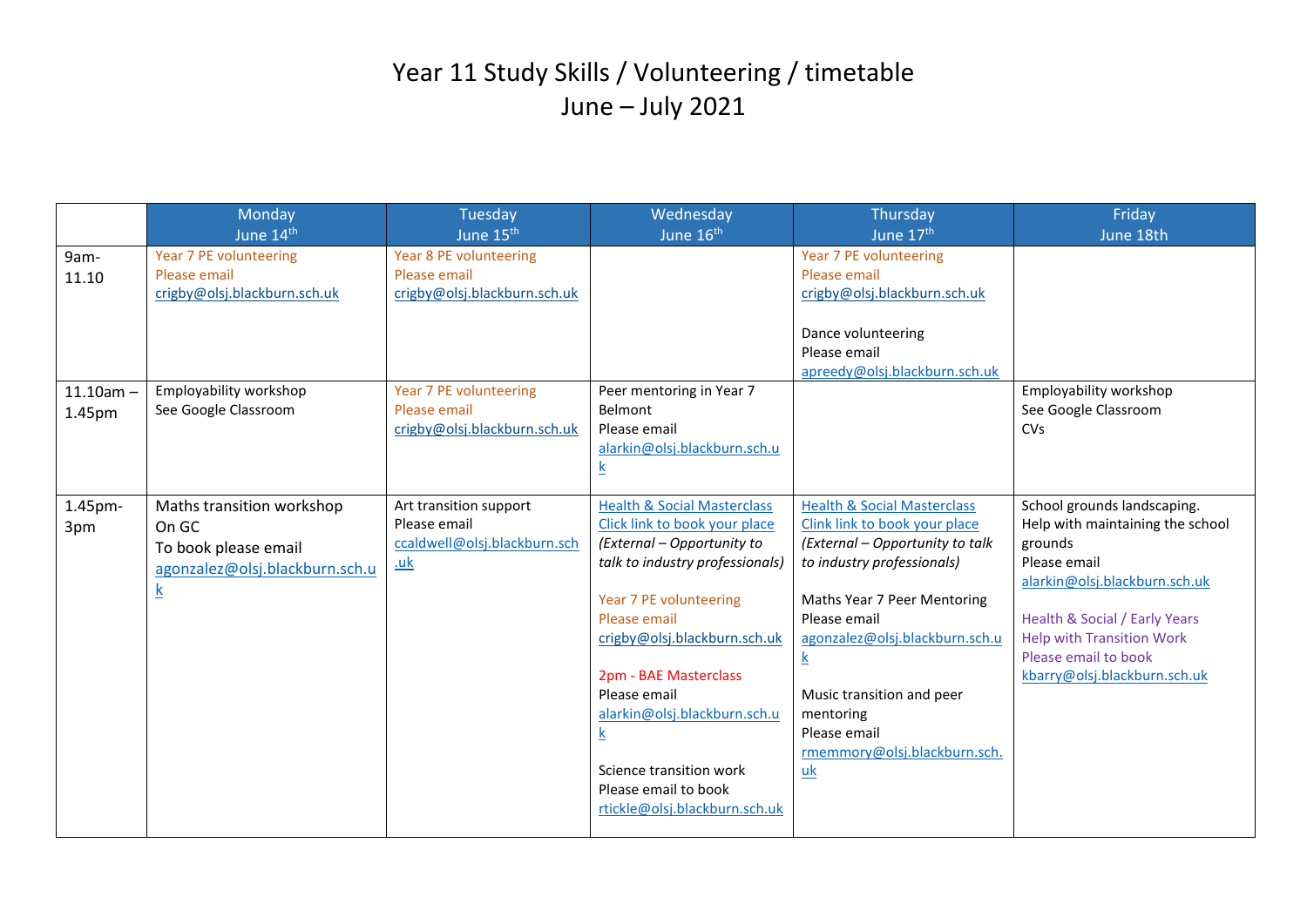|                       | Monday                                                                                                                                                                             | Tuesday                                                                                     | Wednesday                                                                                                                                                                                                                                                                                                 | Thursday                                                                                                                                                                                                  | Friday                                                                                                                                                |
|-----------------------|------------------------------------------------------------------------------------------------------------------------------------------------------------------------------------|---------------------------------------------------------------------------------------------|-----------------------------------------------------------------------------------------------------------------------------------------------------------------------------------------------------------------------------------------------------------------------------------------------------------|-----------------------------------------------------------------------------------------------------------------------------------------------------------------------------------------------------------|-------------------------------------------------------------------------------------------------------------------------------------------------------|
|                       | June 21st                                                                                                                                                                          | June 22nd                                                                                   | June 23rd                                                                                                                                                                                                                                                                                                 | June 24th                                                                                                                                                                                                 | June 25 <sup>th</sup>                                                                                                                                 |
| 9am-<br>11.10am       | Year 8 PE volunteering<br>Please email<br>crigby@olsj.blackburn.sch.uk<br>Maths Year 7 Peer Mentoring<br>Please email<br>agonzalez@olsj.blackburn.sch.uk                           |                                                                                             | Peer mentoring in Year 7<br>Belmont<br>Please email<br>alarkin@olsj.blackburn.sch.uk<br>Geography transition work<br>Please email to book<br>mmolyneux@olsj.blackburn.sch.u<br>$\underline{k}$<br><b>History transition work</b><br>Please email to book<br>khughes@olsj.blackburn.sch.uk                 |                                                                                                                                                                                                           | <b>First Aid Training</b><br>Please email<br>alarkin@olsj.blackburn.sch.uk<br>Dance volunteering<br>Please email<br>apreedy@olsj.blackburn.sch.u<br>k |
| 11.10am<br>$-1.45$ pm | Employability workshop<br>See Google Classroom                                                                                                                                     | Employability workshop<br>See Google Classroom                                              |                                                                                                                                                                                                                                                                                                           | Year 7 PE volunteering<br>Please email<br>crigby@olsj.blackburn.sch.uk<br><b>Canoeing</b><br>10 places<br>Please email<br>alarkin@olsj.blackburn.sch.uk                                                   | Health & Social / Early Years<br><b>Help with Transition Work</b><br>Please email to book<br>kbarry@olsj.blackburn.sch.uk                             |
| 1.45pm-<br>3pm        | Maths transition workshop<br>On GC<br>To book please email<br>agonzalez@olsj.blackburn.sch<br>.uk<br>English Transition work on GC<br>Please email<br>RMason@olsj.blackburn.sch.uk | Art transition support<br>Please email<br>ccaldwell@olsj.blackburn.sch.u<br>$\underline{k}$ | <b>Sport &amp; Recreation masterclass</b><br>Click link to book your place<br>(External - Opportunity to talk to<br>industry professionals)<br>Year 8 PE volunteering<br>Please email<br>crigby@olsj.blackburn.sch.uk<br>Science transition work<br>Please email to book<br>rtickle@olsj.blackburn.sch.uk | <b>Canoeing</b><br>10 places<br>Please email<br>alarkin@olsj.blackburn.sch.uk<br>Maths Year 7 Peer Mentoring<br>Please email<br>agonzalez@olsj.blackburn.sch.uk<br>Music transition and peer<br>mentoring | School grounds landscaping.<br>Help with maintaining the<br>school grounds<br>Please email<br>alarkin@olsj.blackburn.sch.uk                           |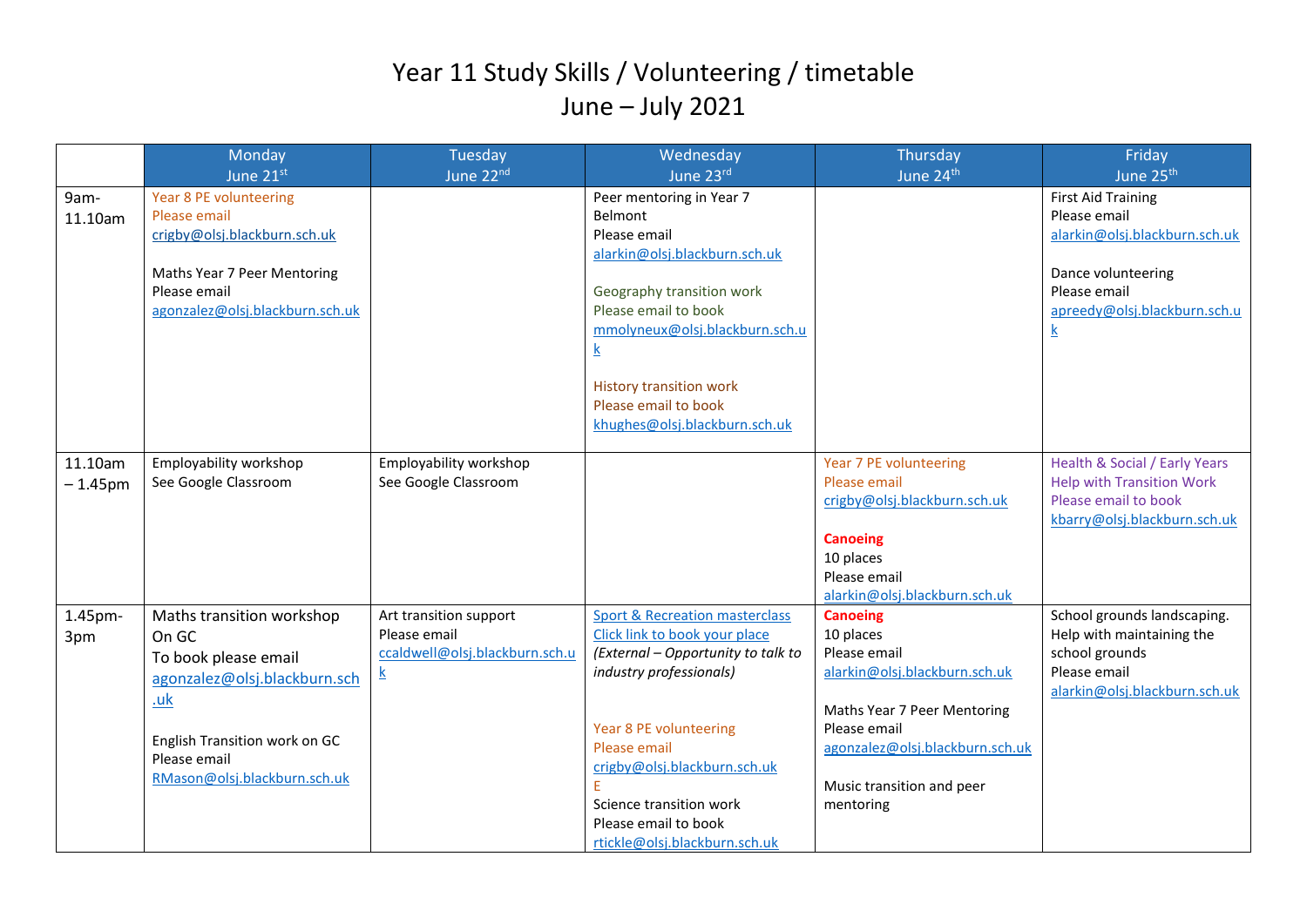|  |  | Please email                  |  |
|--|--|-------------------------------|--|
|  |  | rmemmory@olsj.blackburn.sch.u |  |
|  |  | $\sim$                        |  |
|  |  |                               |  |

|                       | Monday<br>June 28 <sup>th</sup>                                                                                                                                                                                                           | Tuesday<br>June 29th                                                              | Wednesday<br>June 30 <sup>th</sup>                                                                                                                                                              | Thursday<br>July 1st                                                                                                                          | Friday<br>July 2nd                                                                                                        |
|-----------------------|-------------------------------------------------------------------------------------------------------------------------------------------------------------------------------------------------------------------------------------------|-----------------------------------------------------------------------------------|-------------------------------------------------------------------------------------------------------------------------------------------------------------------------------------------------|-----------------------------------------------------------------------------------------------------------------------------------------------|---------------------------------------------------------------------------------------------------------------------------|
| 9am-<br>11.10am       | <b>Blackburn College</b><br><b>NEW STUDENT DAY</b><br>Check your email / post<br>Year 7 PE volunteering<br>Please email<br>crigby@olsj.blackburn.sch.uk<br>Maths Year 7 Peer Mentoring<br>Please email<br>agonzalez@olsj.blackburn.sch.uk | Year 8 PE volunteering<br>Please email<br>crigby@olsj.blackburn.sch.u<br><u>k</u> | Employability workshop<br>See Google Classroom                                                                                                                                                  | Year 7 PE volunteering<br>Please email<br>crigby@olsj.blackburn.sch.uk<br>Dance volunteering<br>Please email<br>apreedy@olsj.blackburn.sch.uk | Engineering transition support<br>on GC.<br>Please email to book your place<br>alarkin@olsj.blackburn.sch.uk              |
| $11.10am -$<br>1.45pm | <b>Catering volunteering Please email</b><br>jtheaker@olsj.blackburn.sch.uk<br>Media - Help Miss Hall with Year 7<br>Media<br>Please email<br>shall@olsj.blackburn.sch.uk                                                                 | Year 7 PE volunteering<br>Please email<br>crigby@olsj.blackburn.sch.u<br><u>k</u> | Peer mentoring in Year 7<br>Belmont<br>Please email<br>alarkin@olsj.blackburn.sch.uk                                                                                                            |                                                                                                                                               |                                                                                                                           |
| 1.45pm-<br>3pm        | Maths transition workshop<br>On GC<br>To book please email<br>agonzalez@olsj.blackburn.sch.<br>$uk$<br>English Transition work on GC                                                                                                      | Art transition support<br>Please email<br>ccaldwell@olsj.blackburn.sc<br>h.uk     | <b>Construction &amp; Building</b><br><b>Industries masterclass</b><br>Click link to book your place<br>(External - Opportunity to talk<br>to industry professionals)<br>Year 8 PE volunteering | Maths Year 7 Peer Mentoring<br>Please email<br>agonzalez@olsj.blackburn.sch.u<br>$\underline{k}$<br>Music transition and peer<br>mentoring    | Health & Social / Early Years<br><b>Help with Transition Work</b><br>Please email to book<br>kbarry@olsj.blackburn.sch.uk |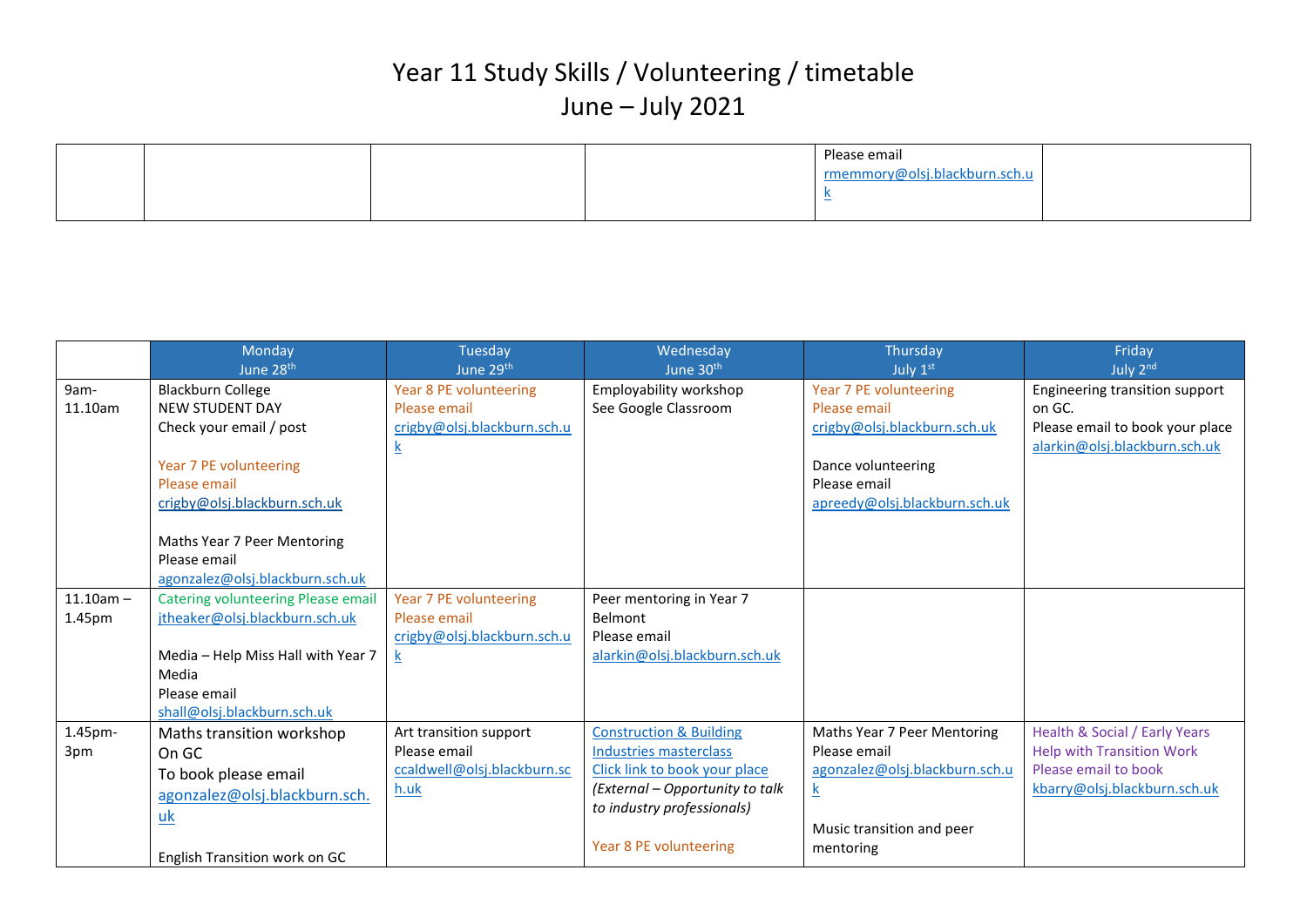| Please email                 | Please email                  | Please email                 |  |
|------------------------------|-------------------------------|------------------------------|--|
| RMason@olsj.blackburn.sch.uk | crigby@olsj.blackburn.sch.uk  | rmemmory@olsj.blackburn.sch. |  |
|                              |                               | <u>uk</u>                    |  |
|                              | Science transition work       |                              |  |
|                              | Please email to book          |                              |  |
|                              | rtickle@olsj.blackburn.sch.uk |                              |  |
|                              |                               |                              |  |

|                           | Monday<br>July 5 <sup>th</sup>                                         | Tuesday<br>July 6 <sup>th</sup>                                                 | Wednesday<br>July 7 <sup>th</sup>                                                                                                                                                                                                                                                          | Thursday<br>July 8 <sup>th</sup>                                                          | Friday<br>July 9 <sup>th</sup>                                                                                                              |
|---------------------------|------------------------------------------------------------------------|---------------------------------------------------------------------------------|--------------------------------------------------------------------------------------------------------------------------------------------------------------------------------------------------------------------------------------------------------------------------------------------|-------------------------------------------------------------------------------------------|---------------------------------------------------------------------------------------------------------------------------------------------|
| 9am-<br>11.10a<br>m       | Year 8 PE volunteering<br>Please email<br>crigby@olsj.blackburn.sch.uk |                                                                                 | Peer mentoring in Year 7<br>Belmont<br>Please email<br>alarkin@olsj.blackburn.sch.uk<br>Humanities transition work<br>Please email to book<br>mmolyneux@olsj.blackburn.sch.<br>$\underline{uk}$<br><b>History transition work</b><br>Please email to book<br>khughes@olsj.blackburn.sch.uk | Dance volunteering<br>Please email<br>apreedy@olsj.blackburn.sch.uk                       | Dance volunteering<br>Please email<br>apreedy@olsj.blackburn.sch.<br>$\underline{uk}$                                                       |
| 11.10a<br>$m -$<br>1.45pm | Employability workshop<br>See Google Classroom                         |                                                                                 |                                                                                                                                                                                                                                                                                            | Year 8 PE volunteering<br>Please email<br>crigby@olsj.blackburn.sch.uk                    | Health & Social / Early Years<br><b>Help with Transition Work</b><br>Please email to book<br>kbarry@olsj.blackburn.sch.u<br>$\underline{k}$ |
| 1.45pm<br>-3pm            | Maths transition workshop<br>On GC                                     | Art transition support<br>Please email<br>ccaldwell@olsj.blackburn.sch.<br>$uk$ | Year 8 PE volunteering<br>Please email<br>crigby@olsj.blackburn.sch.uk                                                                                                                                                                                                                     | Maths Year 7 Peer Mentoring<br>Please email<br>agonzalez@olsj.blackburn.sch.<br><u>uk</u> |                                                                                                                                             |